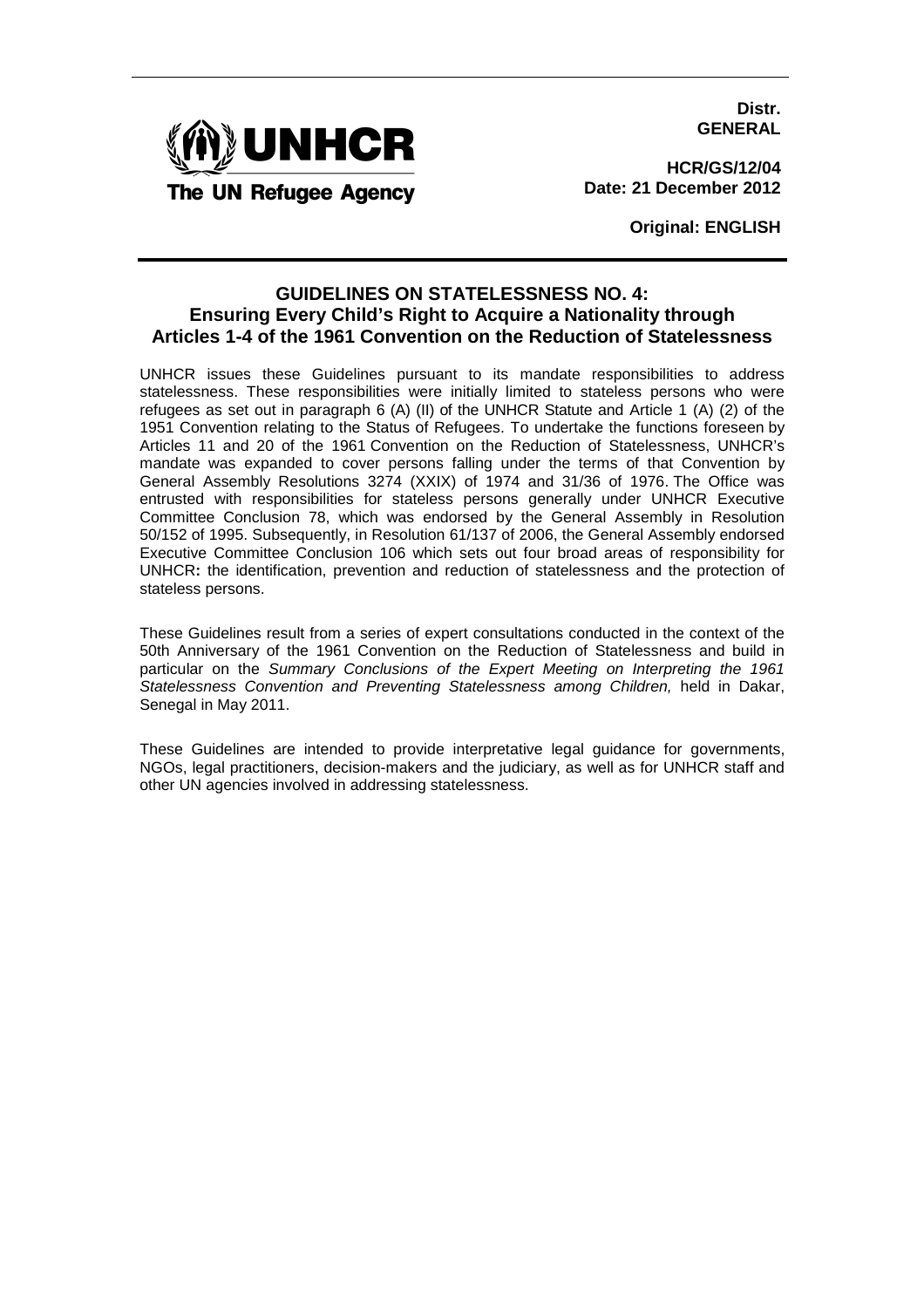## **I. INTRODUCTION**

#### **a) Overview**

 $\overline{a}$ 

1. Article 15 of the Universal Declaration of Human Rights establishes the right of every person to a nationality. The Convention on the Rights of the Child ("CRC") states that every child has the right to acquire a nationality. The object and purpose of the 1961 Convention on the Reduction of Statelessness ("1961 Convention") is to prevent and reduce statelessness, thereby ensuring every individual's right to a nationality, including every child's right to acquire a nationality. The 1961 Convention establishes rules on acquisition, renunciation, loss and deprivation of nationality.

2. Articles 1-4 of the 1961 Convention principally concern acquisition of nationality by children. The cornerstone of efforts to prevent statelessness among children is the safeguard contained in Article 1 of the 1961 Convention. Article 1 gives a child who would otherwise be stateless the right to acquire the nationality of his or her State of birth through one of two means. A State may grant its nationality automatically, by operation of law (ex lege) to children born in its territory who would otherwise be stateless. Alternatively, a State may grant nationality to such individuals later upon application. The grant of nationality on application may, according to Article 1(2), be subject to one or more of four conditions as discussed in greater detail in paragraphs 36-48 of these Guidelines.

3. The 1961 Convention further includes provisions for acquisition of the mother's nationality by descent if the child was born in the mother's State and would otherwise be stateless (Article 1(3)), acquisition of the nationality of a parent by descent via an application procedure for individuals who do not acquire nationality of the State of birth (Article 1(4)), and on acquisition of the nationality of a parent by descent for individuals born abroad who would otherwise be stateless (Article 4). Article 2 contains a provision regulating nationality of foundlings while Article 3 establishes a rule regulating the territorial scope of the Convention. Article 12 sets out transitional provisions covering the temporal scope of Article 1. All of these provisions are discussed at greater length below.

4. As set out in Article 17 of the 1961 Convention, Contracting States are not permitted to make reservations to Articles 1-4. However, as noted above, some provisions permit Contracting States to make a choice between two or more ways to address statelessness amongst children.

5. These Guidelines are intended to assist States, UNHCR, and other actors to interpret and apply Articles 1-4 and Article 12 of the 1961 Convention.

## **b) General Considerations for the Interpretation of the 1961 Convention**

6. Articles 1-4 of the 1961 Convention are to be interpreted in good faith and in accordance with the ordinary meaning of the terms used in the text, in their context and in light of the object and purpose of the Convention.<sup>1</sup> Where relevant, these Guidelines also refer to the drafting history of the treaty and similarities or differences with corresponding obligations in other, in particular more recent, treaties.

7. With respect to interpreting the plain language of the text of the Convention, it is important to acknowledge that the Convention was drafted in five official United Nations languages (Chinese, English, French, Russian and Spanish) and that all five language versions are equally authentic. There are some minor discrepancies in meaning between the different language versions but these are resolved through application of the rules of treaty interpretation and, in particular, by recourse to the meaning which best reconciles the texts, having regard to the object and purpose of the treaty.<sup>2</sup>

<sup>&</sup>lt;sup>1</sup> Please see Article 31 of the Vienna Convention on the Law of Treaties, UNTS 1155, 331.

 $2$  Please see Article 33 of the Vienna Convention on the Law of Treaties, UNTS 1155, 331.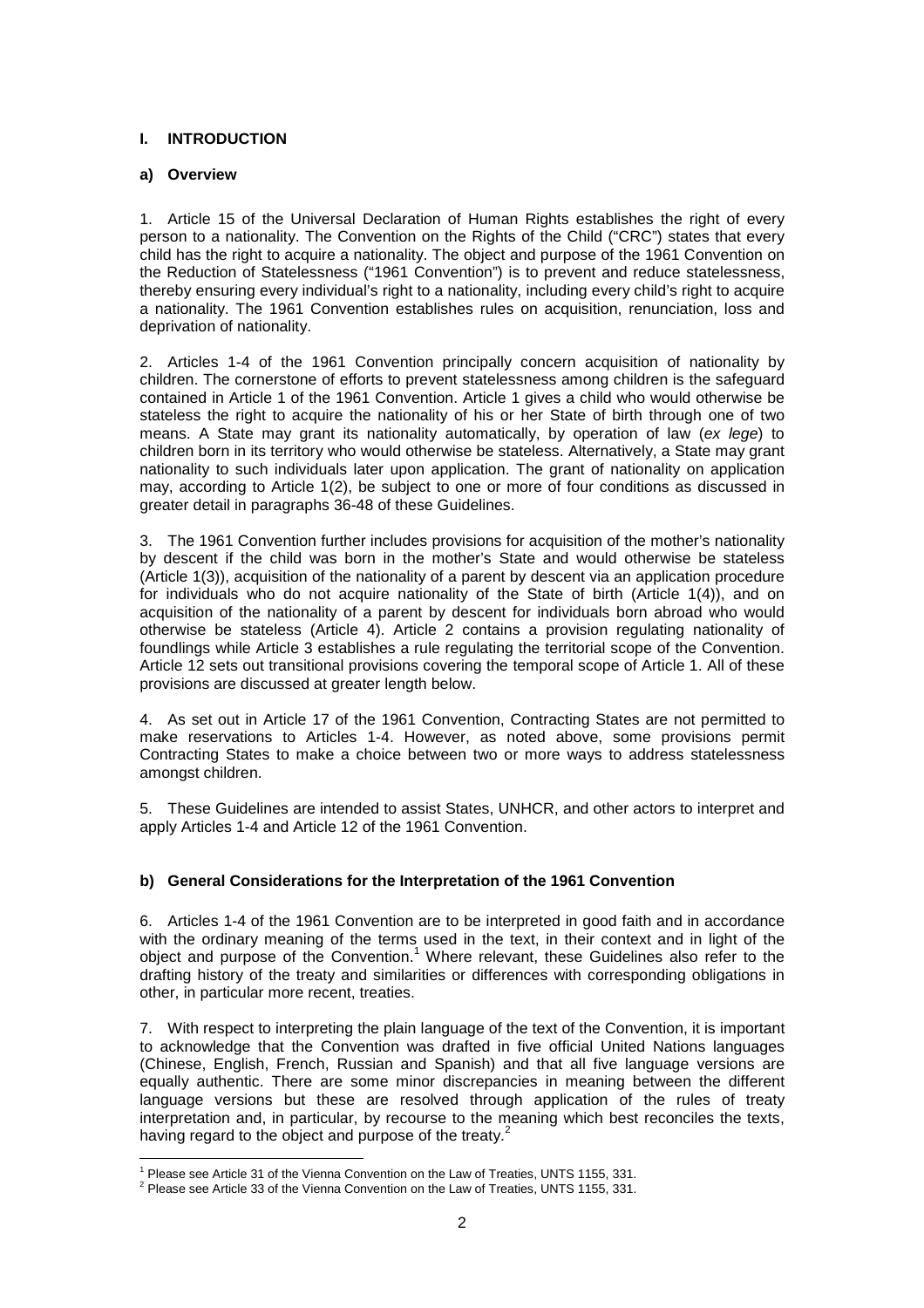#### **c) Impact of International human rights norms on the 1961 Convention**

8. The provisions of the 1961 Convention must be read and interpreted in light of developments in international law, in particular international human rights law. Relevant instruments include the 1965 International Convention on the Elimination of All Forms of Racial Discrimination ("CERD"), the 1966 International Covenant on Civil and Political Rights ("ICCPR"), the 1979 Convention on the Elimination of All Forms of Discrimination against Women ("CEDAW"), the 1989 CRC and the 2006 Convention on the Rights of Persons with Disabilities. Regional human rights instruments, such as the 1969 American Convention on Human Rights ("American Convention"), the 1990 African Charter on the Rights and Welfare of the Child ("African Children's Charter"), the 1997 European Convention on Nationality, the 2004 Arab Charter on Human Rights, the 2005 Covenant on the Rights of the Child in Islam, and the 2006 Council of Europe Convention on the Avoidance of Statelessness in relation to State Succession are also relevant.

#### **Impact of the "best interests of the child" principle on the 1961 Convention**

9. Of paramount importance in determining the scope of the 1961 Convention obligations to prevent statelessness among children is the CRC. All (except two) United Nations Member States are party to the CRC. All Contracting States to the 1961 Convention are also party to the CRC. Articles 1-4 of the 1961 Convention must therefore be interpreted in light of the provisions of the CRC. $3$ 

10. Several provisions of the CRC are important tools for interpreting Articles 1-4 of the 1961 Convention. Article 7 of the CRC sets out that every child has the right to acquire a nationality. The drafters of the CRC saw a clear link between this right and the 1961 Convention and therefore specified in Article 7(2) of the CRC that "States Parties shall ensure the implementation of these rights in accordance with their national law and their obligations under the relevant international instruments in this field, in particular where the child would otherwise be stateless." Article 8 of the CRC provides that every child has the right to preserve his or her identity, including nationality. Article 2 of the CRC is a general nondiscrimination clause which applies to all substantive rights enshrined in the CRC, including Articles 7 and 8. It explicitly provides for protection against discrimination on the basis of the status of the child's parents or guardians. Article 3 of the CRC sets out a general principle and also applies in conjunction with Articles 7 and 8, requiring that all actions concerning children, including in the area of nationality, must be undertaken with the best interests of the child as a primary consideration.<sup>4</sup>

11. It follows from Articles 3 and 7 of the CRC that a child must not be left stateless for an extended period of time: a child must acquire a nationality at birth or as soon as possible after birth. The obligations imposed on States by the CRC are not only directed to the State of birth of a child, but to all countries with which a child has a relevant link, such as through parentage or residence. In the context of State succession, predecessor and successor States may also have obligations.

12. States party to the CRC that are also parties to the American Convention or the African Children's Charter have a clear obligation to grant nationality automatically at birth to children born in their territory who would otherwise be stateless.<sup>5</sup>

 $3$  Please see Article 31(3)(c) of the Vienna Convention on the Law of Treaties, UNTS 1155, 331.

<sup>4</sup> Article 3(1) of the CRC reads: "In all actions concerning children, whether undertaken by public or private social welfare institutions, courts of law, administrative authorities or legislative bodies, the best interests of the child shall be a primary consideration."

Article 20(2) of the American Convention states that "[e]very person has the right to the nationality of the state in whose territory he was born if he does not have the right to any other nationality." Article 6(4) of the African Children's Charter sets out that "States Parties to the present Charter shall undertake to ensure that their Constitutional legislation recognize the principles according to which a child shall acquire the nationality of the State in the territory of which he has been born if, at the time of the child's birth, he is not granted nationality by any other State in accordance with its laws."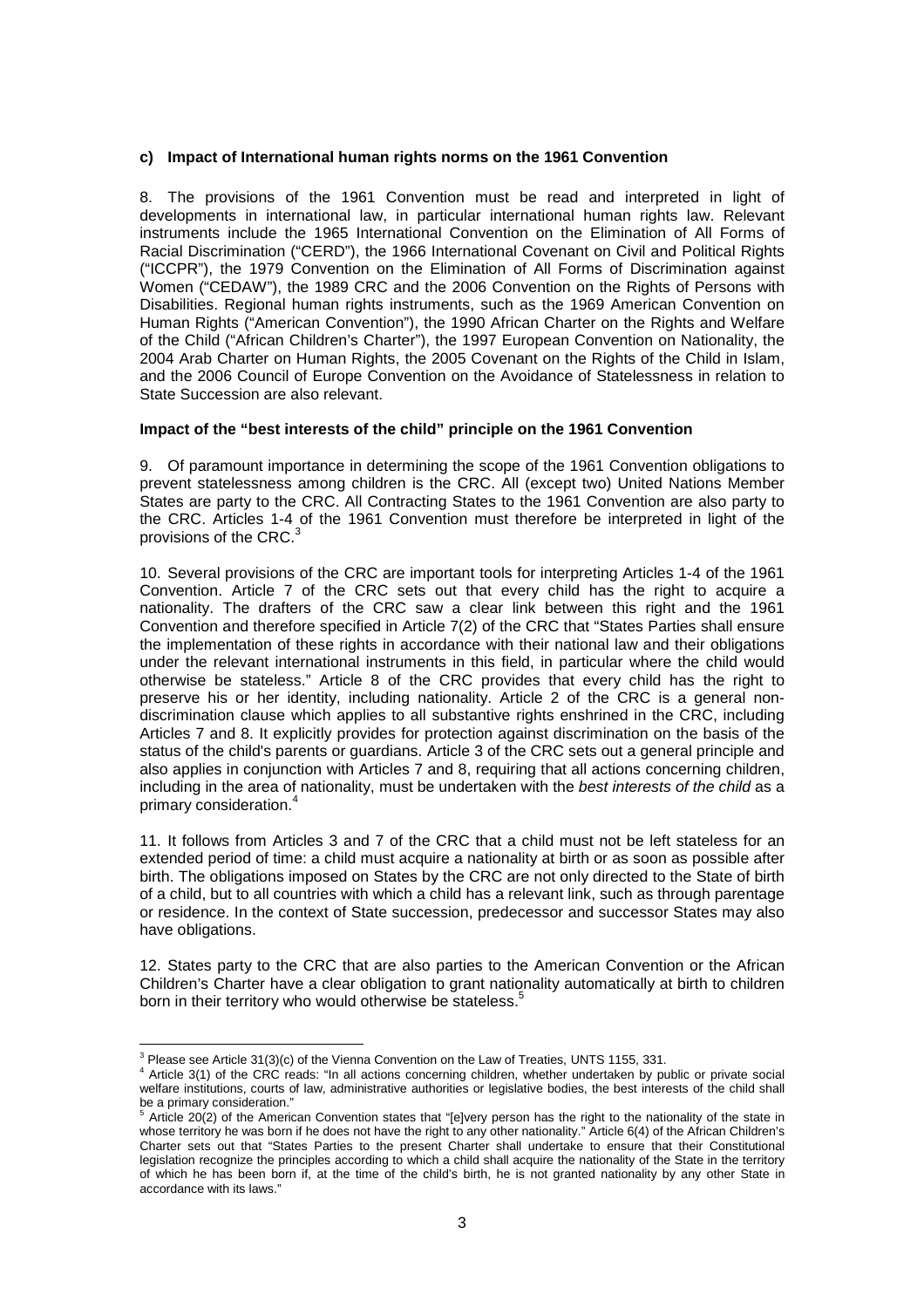#### **Impact of gender equality norms on provisions of the 1961 Convention**

13. The principle of gender equality enshrined in the ICCPR and CEDAW must be taken into account when interpreting the 1961 Convention. In particular, Article 9(2) of the CEDAW provides that women shall enjoy equal rights with men with respect to conferral of nationality on their children.

14. At the time of adoption of the 1961 Convention, prior to the adoption of the ICCPR (1966) and CEDAW (1979), many nationality laws discriminated on the basis of gender. The 1961 Convention acknowledges that statelessness can arise from conflicts of laws in cases of children born to parents of mixed nationalities, whether in or out of wedlock, on account of provisions in nationality laws that limit the right of women to transmit nationality. Article 1(3) of the 1961 Convention therefore establishes a safeguard requiring States to grant nationality to children who would otherwise be stateless and are born in their territory to mothers who are nationals. These children must acquire the nationality of their State of birth by operation of law immediately at birth.

15. Today, almost all Contracting States to the 1961 Convention have introduced gender equality in their nationality laws as prescribed by the ICCPR and CEDAW. The safeguard contained in Article 1(3) of the 1961 Convention, however, remains relevant in States where women are still treated less favourably than men in their ability to transmit nationality to their children. Although Article 1(3) of the 1961 Convention only addresses conferral of nationality by mothers, in light of the principle of equality set out in the ICCPR and CEDAW as well as other human rights treaties, children born in the territory of a Contracting State to fathers who are nationals are also to immediately acquire the nationality of that State at birth by operation of law, if otherwise they would be stateless.

#### **II. WHEN WOULD AN INDIVIDUAL "OTHERWISE BE STATELESS" UNDER THE 1961 CONVENTION?**

#### **a) Definition of "Stateless" under the 1961 Convention**

16. Articles 1 and 4 of the 1961 Convention require States to grant their nationality to individuals who would otherwise be stateless. The 1961 Convention, however, does not define the term "stateless". Rather, Article 1(1) of the 1954 Convention relating to the Status of Stateless Persons ("1954 Convention") establishes the international definition of a "stateless person" as a person "who is not considered as a national by any State under the operation of its law".<sup>7</sup> This definition, according to the International Law Commission, is now part of customary international law. It is relevant for determining the scope of application of the term "would otherwise be stateless" under the 1961 Convention.<sup>8</sup>

17. The exclusion provisions set out in Article  $1(2)^9$  of the 1954 Convention limit the scope of the obligations of States under that Convention. They are not relevant, however, for

 6 This is relevant for those States which do not allow conferral of nationality by men to their children when born out of wedlock. Please see also the decision of the European Court of Human Rights of 11 October 2011 in the case of Genovese v. Malta, Application No. 53124/09.<br><sup>7</sup> Fer further details an the interpretation of Arti

For further details on the interpretation of Article 1(1) of the 1954 Convention please see UNHCR, Guidelines on the Definition of "Stateless Person" in Article 1(1) of the 1954 Convention relating to the Status of Stateless Persons ("Definition Guidelines"), available at: http://www.unhcr.org/refworld/docid/4f4371b82.html

and UNHCR, Guidelines on Procedures for Determining whether a Person is Stateless ("Procedures Guidelines"), available at: <u>http://www.unhcr.org/refworld/docid/4f7dafb52.html</u><br><sup>8</sup> Please see International Law Commission, *Articles on Diplomatic Protection with commentaries*, 2006, 49, available

at: <u>http://untreaty.un.org/ilc/texts/instruments/english/commentaries/9\_8\_2006.pdf</u>.<br><sup>9</sup> Article 1(2) of the 1954 Convention states that the Convention shall not apply:

 <sup>(</sup>i) To persons who are at present receiving from organs or agencies of the United Nations other than the United Nations High Commissioner for Refugees protection or assistance so long as they are receiving such protection or assistance;

<sup>(</sup>ii) To persons who are recognized by the competent authorities of the country in which they have taken residence as having the rights and obligations which are attached to the possession of the nationality of that country;

<sup>(</sup>iii) To persons with respect to whom there are serious reasons for considering that:

<sup>(</sup>a) They have committed a crime against peace, a war crime, or a crime against humanity, as defined in the international instruments drawn up to make provisions in respect of such crimes;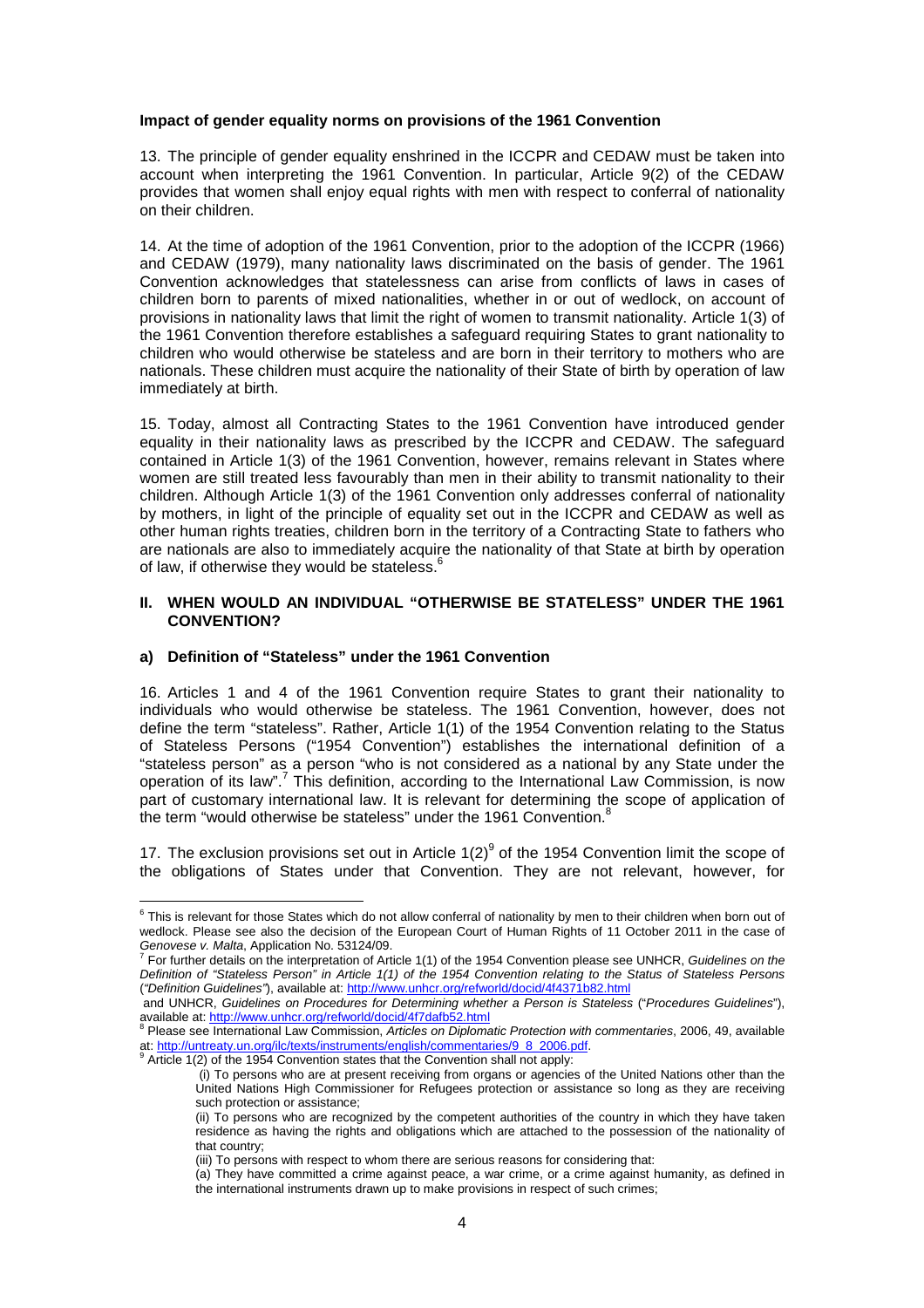determining the applicability of the 1961 Convention to particular individuals.<sup>10</sup> Rather than excluding specific categories of individuals who are viewed as undeserving or not requiring protection against statelessness, the 1961 Convention adopts a different approach. It allows Contracting States to apply certain exhaustively listed exceptions to individuals to whom they would otherwise be obliged to grant nationality.

#### **b) Focus on the Situation of the Child**

18. The term "would otherwise be stateless," means that the child would be stateless unless a Contracting State with which he or she has a link through birth in the territory or birth to a national of that State grants that child its nationality. To determine whether a child would otherwise be stateless requires determining whether the child has acquired the nationality of another State, either from his or her parents (jus sanguinis principle) or from the State on whose territory he or she was born (jus soli principle). Children are always stateless when their parents are stateless and if they are born in a country which does not grant nationality on the basis of birth in the territory. Yet, children can also be stateless if born in a State which does not apply the *jus soli* principle and if one or both parents possess a nationality but neither can confer it upon their children. The test is whether a child is stateless because he or she acquires neither the nationality of his or her parents nor that of the State of his or her birth; it is not an inquiry into whether a child's parents are stateless. Restricting the application of Article 1 of the 1961 Convention to children of stateless parents is insufficient in light of the different ways in which a child may be rendered stateless and contrary to the terms of those provisions.

### **c) Determination of the Non-Possession of any Foreign Nationality**

19. A Contracting State must accept that a person is not a national of a particular State if the authorities of that State refuse to recognize that person as a national. A State can refuse to recognize a person as a national either by explicitly stating that he or she is not a national or by failing to respond to inquiries to confirm an individual as a national.<sup>12</sup> A Contracting State to the 1961 Convention cannot avoid the obligations to grant its nationality to a person who would otherwise be stateless under Articles 1 and 4 based on its own interpretation of another State's nationality laws where this conflicts with the interpretation applied by the State concerned.

20. In most legal systems, a claimant bears the initial responsibility of substantiating his or her claim. Because of the difficulties that often arise when determining whether an individual has acquired a nationality, the burden of proof must be shared between the claimant and the authorities of the Contracting State to obtain evidence and to establish the facts as to whether an individual would otherwise be stateless. The claimant and his or her parents/guardians have the responsibility to cooperate and to provide all documentation and information reasonably available to them while the relevant authority is required to obtain and present all relevant evidence reasonably available to it.

21. There is no universal standard for assessing evidence of whether a child would otherwise be stateless. The consequence of an incorrect finding that a child possesses a nationality would be to leave him or her stateless. Therefore, decision makers need to take into account Articles 3 and 7 of the CRC and adopt an appropriate standard of proof, for example that it is established to a "reasonable degree" that an individual would be stateless unless he or she acquires the nationality of the State concerned. Requiring a higher standard of proof would undermine the object and purpose of the 1961 Convention. Special procedural considerations to address the acute challenges faced by children, especially unaccompanied children, in

<sup>(</sup>b) They have committed a serious non-political crime outside the country of their residence prior to their admission to that country;

<sup>(</sup>c) They have been guilty of acts contrary to the purposes and principles of the United Nations.

<sup>&</sup>lt;sup>10</sup> The same applies for reservations in respect of the personal scope made by some State Parties to the 1954 Convention.

<sup>11</sup> These conditions will be addressed below in paragraphs 36-48.

<sup>&</sup>lt;sup>12</sup> Please see further the Definition Guidelines at paragraphs 16 and 34.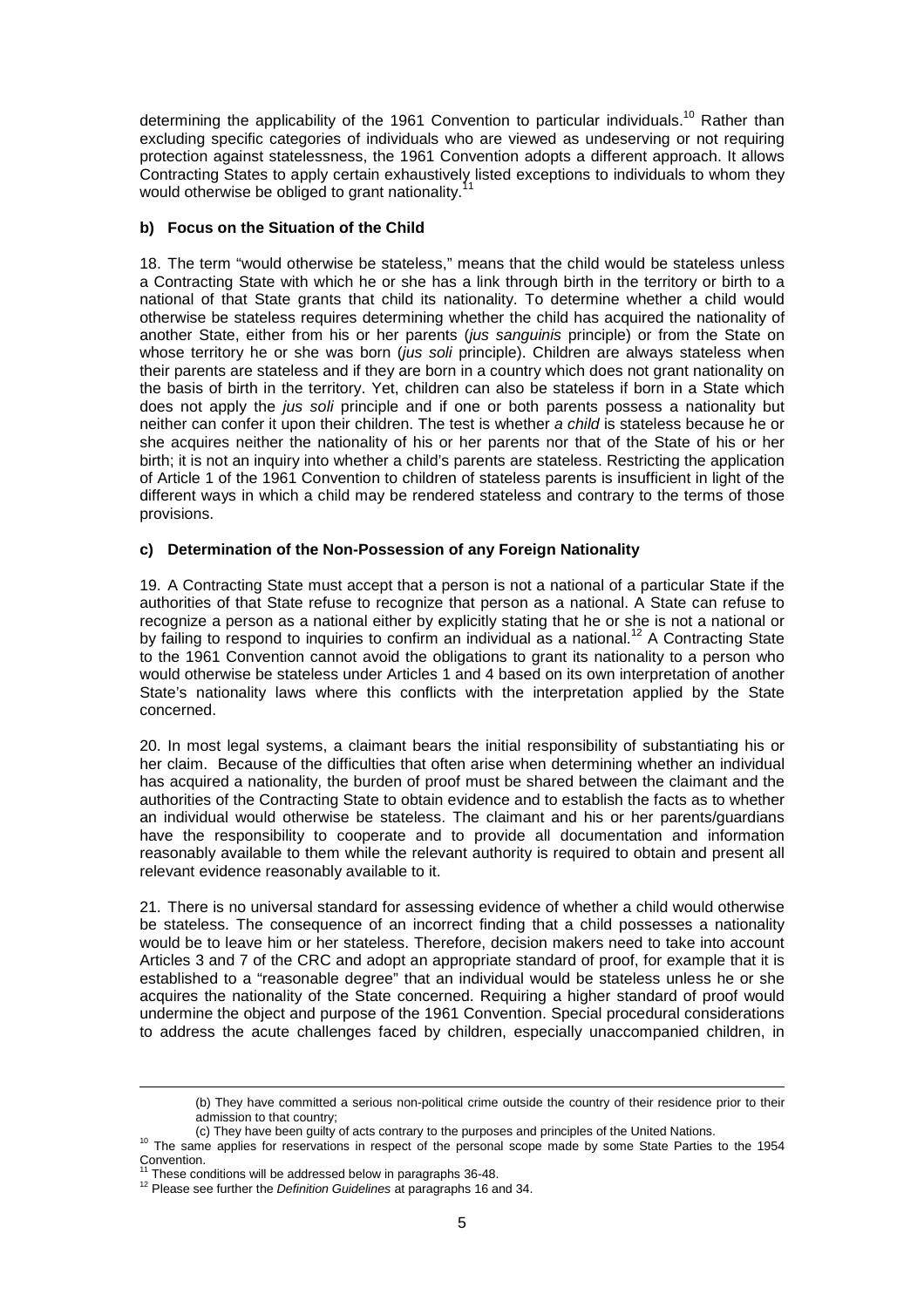communicating basic facts with respect to their nationality are to be respected.<sup>13</sup> All relevant evidence needs to be assessed, including the statement of the applicant and/or his parents or guardians, legislation of the concerned State(s) (i.e. the State(s) of nationality of the parents), information on application of the nationality legislation in practice, the birth certificate of the individual, identity documents of the parents, responses from diplomatic missions of other States and oral testimony, including statements of third witnesses and experts.

### **d) Classification of Children as of "Undetermined Nationality"**

22. Some States make findings that a child is of "undetermined nationality".<sup>14</sup> When this occurs, States need to determine whether a child would otherwise be stateless as soon as possible so as not to prolong a child's status of undetermined nationality. For the application of Articles 1 and 4 of the 1961 Convention, it is appropriate that such a period not exceed five years.<sup>15</sup> While designated as being of undetermined nationality, these children are to enjoy human rights (such as health and education) on equal terms as children who are citizens.

23. If a Contracting State has opted to grant its nationality automatically at birth to children who would otherwise be stateless, they are to treat children of undetermined nationality as possessing the nationality of the State of birth unless and until the possession of another nationality is proven.

### **e) Possibility to Acquire the Nationality of a Parent by Registration**

24. Responsibility to grant nationality to children who would otherwise be stateless is not engaged where a child is born in a State's territory and is stateless, but could acquire a nationality by registration with the State of nationality of a parent, or a similar procedure such as declaration or exercise of a right of option.<sup>1</sup>

25. It is acceptable for Contracting States not to grant nationality to children in these circumstances only if the child concerned can acquire the nationality of a parent immediately after birth and the State of nationality of the parent does not have any discretion to refuse the grant of nationality. States that do not grant nationality in such circumstances are recommended to assist parents in initiating the relevant procedure with the authorities of their State or States of nationality.

26. Moreover, the State is to grant nationality if a child's parents are unable or have good reasons for not registering their child with the State of their own nationality. This needs to be determined depending on whether an individual could reasonably be expected to take action to acquire the nationality in the circumstances of their particular case.

### **f) Special Position of Refugee Children**

27. Some children are born to refugee<sup>18</sup> parents who are themselves stateless or cannot acquire the nationality of their parents owing to restrictions on transmission of nationality to

 $\overline{a}$ <sup>13</sup> Please see further the Procedures Guidelines at paragraph 66, which advises that "[a]dditional procedural and evidentiary safeguards for child [statelessness] claimants include priority processing of their claims, provision of appropriately trained legal representatives, interviewers and interpreters, as well as the assumption of a greater share of the burden of proof by the State."

This term is used here as an umbrella expression for the classification of the nationality status as "unknown", "undetermined" or "under investigation". The term also covers cases where States do not classify a person as "stateless", but rather use a specific term based on their domestic law.

Five years is the maximum period of residence, which may be required under Article 1(2)(b) of the 1961 Convention where a State has an application procedure in place, please see below at paragraph 40.

This issue was addressed during the drafting of the 1961 Convention. The representative of Switzerland stated: "The fathers of such children often deliberately caused them to become stateless [...] a procedure which his country could not tolerate". Please see Summary Record of the 9<sup>th</sup> Plenary Meeting of the United Nations Conference on the Elimination or Reduction of Future Statelessness, A/CONF.9/SR.9 (15-4-1959), p. 2.

This would be relevant, for example, where a parent or parents cannot be reasonably expected to register their

children on account of their refugee status.<br><sup>18</sup> The same would apply to persons eligible for complementary protection, for example, who fall within the European Union's subsidiary protection regime set out in Council Directive 2011/95/EU of 13 December 2011 on standards for the qualification of third-country nationals or stateless persons as beneficiaries of international protection, for a uniform status for refugees or for persons eligible for subsidiary protection, and for the content of the protection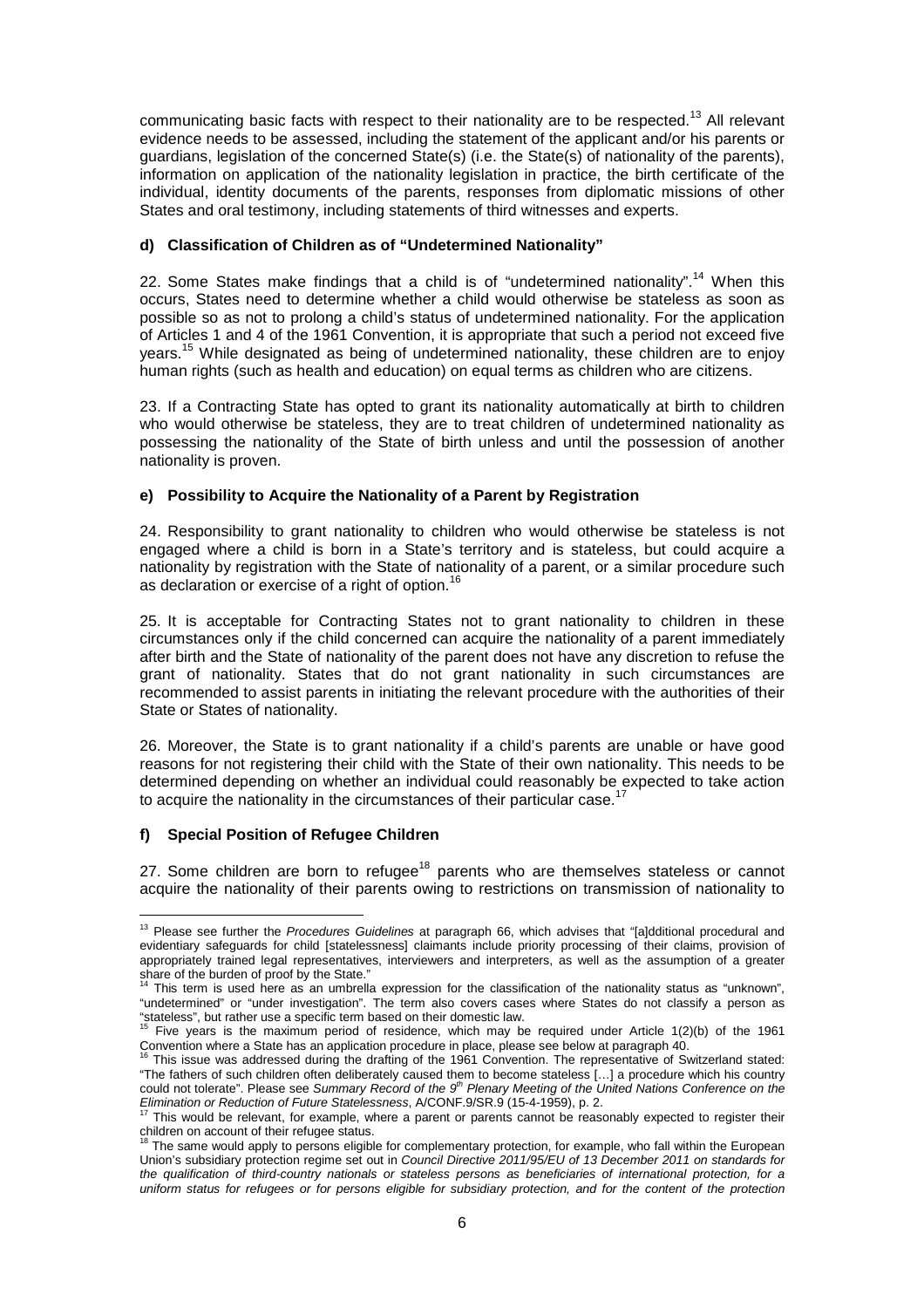children born abroad. Where the nationality of the parents can be acquired through a registration or other procedure, this will be impossible owing to the very nature of refugee status which precludes refugee parents from contacting their consular authorities. In such circumstances where the child of a refugee would otherwise be stateless, the safeguard in Article 1 will apply. Depending on the approach adopted by the Contracting State of birth, the child either acquires the nationality of the State automatically at birth or at a later time through an application procedure.

28. The situation is different for children born to refugees who automatically acquire the parents' nationality at birth. Such children have often been viewed as de facto stateless persons.<sup>19</sup> The Final Act of the 1961 Convention contains a non-binding recommendation that de facto stateless persons should as far as possible be treated as stateless persons. States are therefore encouraged to offer the possibility to acquire the nationality of the State of birth in the manner foreseen under Article 1(1) of the 1961 Convention. However, where the child of a refugee has acquired the nationality of the State of origin of the parents at birth, it is not desirable for host countries to provide for an automatic grant of nationality under Article 1(1) of the 1961 Convention at birth, especially in cases where dual nationality is not allowed in one or both States. Rather, States are advised that refugee children and their parents be given the possibility to decide for themselves, whether or not these children acquire the nationality of the State of birth, taking into account any plans they may have for future durable solutions (e.g. voluntary repatriation to the State of origin).

#### **III. GRANT OF NATIONALITY TO CHILDREN BORN IN THE TERRITORY OF A CONTRACTING STATE WHO WOULD OTHERWISE BE STATELESS (1961 CONVENTION ARTICLES 1(1) – 1(2))**

### **a) Relation of Articles 1 and 4**

 $\overline{a}$ 

29. The 1961 Convention and relevant universal and regional human rights norms do not dictate the basic rules according to which nationality must be granted or withdrawn by States. In particular, the 1961 Convention does not require States to adopt a pure *jus sol*<sup>20</sup> regime whereby States grant nationality to all children born in their territory. Similarly, it does not require adoption of the principle of jus sanguinis, or citizenship by descent.

30. Rather, the 1961 Convention requires that in instances where an individual would otherwise be stateless, the Contracting State in which the child is born grants its nationality to prevent statelessness (Article 1). In the event that a child is born to a national of a Contracting State in the territory of a non-Contracting State, a subsidiary obligation comes into play and the State of nationality of the parents must grant its nationality if the child would otherwise be stateless (Article 4). As a result, the 1961 Convention addresses conflicts of nationality laws through an approach that draws on the principles of both *jus soli* and *jus sanguinis*.

31. The nationality laws of States which grant nationality to all children born in the territory will always be compliant with Article 1 of the Convention. Put differently, a regime of unrestricted jus soli renders Article 1 of the Convention irrelevant with respect to children born in the territory of that State. Similarly, States which grant nationality by descent to all children born to their nationals abroad will always be compliant with Articles 1(4) and 4 of the Convention (described in detail below at paragraphs 49-52). Where some restrictions apply to jus soli transmission of nationality, such as residence requirements, these need to be assessed on the basis of Article 1(2) (please see below at paragraph 36). The same applies to limitations on jus sanguinis transmission with respect to the conditions allowed for under Article 4(2).

granted, which enters into force on 21 December 2013 and supersedes Council Directive 2004/83/EC of 29 April

<sup>2004.&</sup>lt;br><sup>19</sup> Please see on this term paragraph 8 of *Definition Guidelines* with reference to the *Expert Meeting on the Concept* 

of Stateless Persons under International Law (Summary Conclusions), 2010.<br><sup>20</sup> Jus soli means literally right of the soil; a person acquires the nationality of his or her State of birth.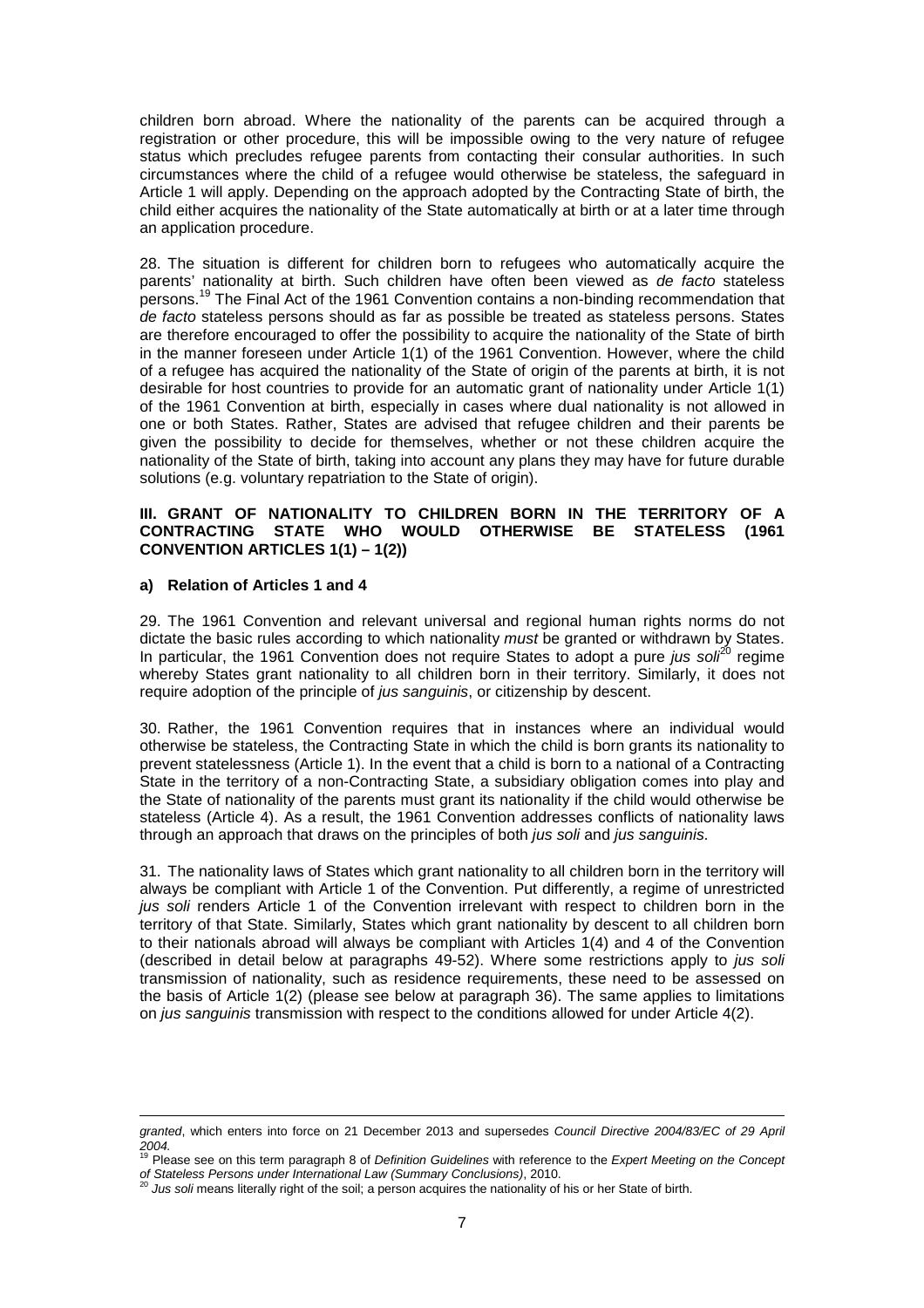## **b) Options for Granting Nationality to Comply with 1961 Convention Obligations**

32. Article 1 of the 1961 Convention provides Contracting States with two alternative options for granting nationality to children who would otherwise be stateless born in their territory. States can either provide for automatic acquisition of nationality upon birth pursuant to Article 1(1)(a), or for acquisition of nationality upon application pursuant to Article 1(1)(b).<sup>21</sup> Article 1(1)(b) of the 1961 Convention also allows Contracting States that opt to grant nationality upon application pursuant to Article 1(1)(b) to provide for the automatic grant of nationality to children born in their territory who would otherwise be stateless at an age determined by domestic law.

33. A Contracting State may apply a combination of these alternatives for acquisition of its nationality by providing different modes of acquisition based on the level of attachment of an individual to that State. For example, a Contracting State might provide for automatic acquisition of its nationality by children born in their territory who would otherwise be stateless whose parents are permanent or legal residents in the State, whereas it might require an application procedure for those whose parents are not legal residents. Any distinction in treatment of different groups, however, must serve a legitimate purpose, cannot be based on discriminatory grounds and must be reasonable and proportionate.

### **c) Acquisition of Nationality at Birth or as Soon as Possible after Birth**

34. The rules for preventing statelessness contained in Articles 1(1) and 1(2) of the 1961 Convention must be read in light of later human rights treaties, which recognize every child's right to acquire a nationality. Specifically, when read with Article 1 of the 1961 Convention, the right of every child to acquire a nationality (Article 7 of the CRC) and the principle of the best interests of the child (Article 3 of the CRC) require that States grant nationality to children born in their territory who would otherwise be stateless either (i) automatically at birth or (ii) upon application shortly after birth. Thus, if the State imposes conditions for an application as allowed for under Article 1(2) of the 1961 Convention, this must not have the effect of leaving the child stateless for a considerable period of time.

35. There are also regional treaties which give rise to a stricter standard for a number of States. Article 20 of the American Convention and Article 6 of the African Children's Charter establish that children are to acquire the nationality of the State in which they are born automatically at birth if they would otherwise be stateless.<sup>2</sup>

#### **d) Permissible Conditions for the Acquisition of Nationality upon Application (1961 Convention, Article 1(2))**

36. Where Contracting States opt to grant nationality upon application pursuant to Article 1(1)(b) of the 1961 Convention, it is permissible for them to do so subject to the fulfilment of one or more of four conditions. Permissible conditions are set out in the exhaustive list in Article 1(2) of the 1961 Convention. These are:

- a fixed period for lodging an application immediately following the age of majority (Article  $1(2)(a)$ );
- habitual residence in the Contracting State for a fixed period, not exceeding five years immediately preceding an application nor ten years in all (Article 1(2)(b));
- restrictions on criminal history (Article 1(2)(c)); and
- the condition that an individual has always been stateless (Article  $1(2)(d)$ ).

Imposition of any other conditions would violate the terms of the 1961 Convention.<sup>23</sup>

37. The use of the mandatory "shall" ("nationality shall be granted..."), indicates that a Contracting State must grant its nationality to children born in its territory who would otherwise be stateless where the conditions set out in Article 1(2) and incorporated in its application

 $\overline{a}$ <sup>21</sup> Compare with the similar approach in Article 4 of the 1961 Convention. Please see further paragraph 51.

<sup>&</sup>lt;sup>22</sup> Please see paragraph 12 above.

 $^{23}$  Similar lists of exhaustive conditions for the application procedures of Article 1(4) and Article 4(1) are given in Article 1(5) and Article 4(2) respectively. Please see a comparative table of those grounds for rejection of an application in the Annex to these Guidelines.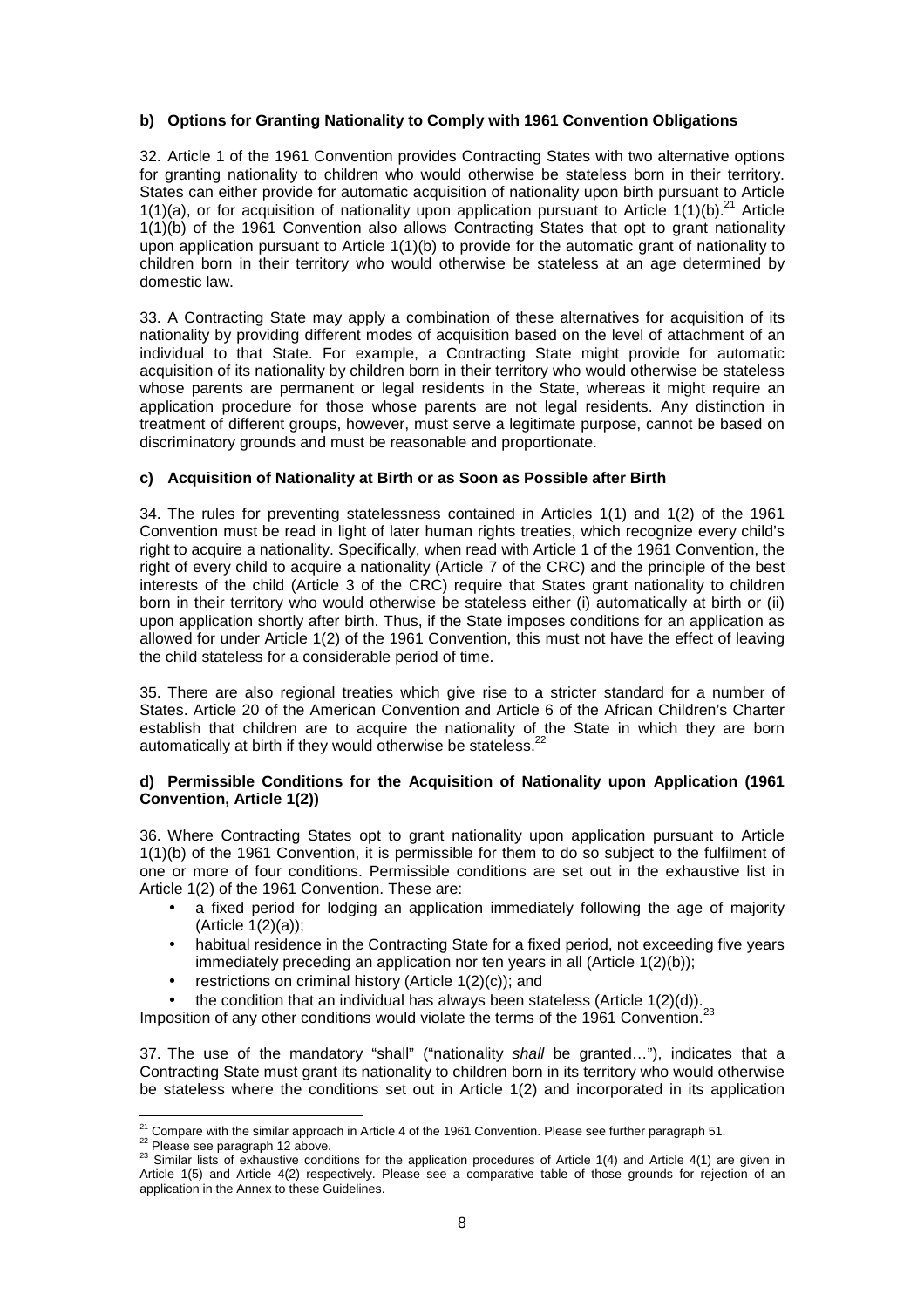procedure are met. The exhaustive nature of the list of possible requirements means that States cannot establish conditions for the grant of nationality additional to those stipulated in the Convention.<sup>24</sup> As a result, it is not consistent with Article  $1(2)$  to require that the parents of the individual concerned possess a specific type of residence in the State.<sup>25</sup> Similarly, providing for a discretionary naturalization procedure for children who would otherwise be stateless is not permissible under the 1961 Convention. A State may nevertheless choose not to apply any of the permitted conditions and simply grant nationality upon submission of an application.

#### **Application within a prescribed period at the end of childhood (1961 Convention, Article 1(2)(a))**

38. Pursuant to international human rights obligations.<sup>26</sup> Contracting States that opt to grant nationality upon application pursuant to Article 1(1)(b) of the 1961 Convention, are to accept such applications from children who would otherwise be stateless born in their territory as soon as possible after their birth and during childhood. $27$ 

39. Where Contracting States set deadlines to receive applications at a later time from individuals born in their territory who would otherwise be stateless, they need to accept applications lodged at a time beginning not later than the age of 18 and ending not earlier than the age of 21 in accordance with Article 1(2)(a) of the 1961 Convention. This provision ensures that these individuals have a window of at least three years after majority within which to lodge their applications.<sup>28</sup>

#### **Habitual residence (1961 Convention, Article 1(2)(b))**

40. States may stipulate that an individual who would otherwise be stateless born in its territory fulfils a period of "habitual residence" in the territory of the State of birth in order to acquire that State's nationality. This period is not to exceed five years immediately preceding an application nor ten years in all. In light of the standards established under the CRC, these periods are lengthy. States which apply an application procedure and require a certain period of habitual residence are encouraged to provide for a period as short as possible.<sup>29</sup>

41. The term "habitual residence" is found in a number of international instruments $30$  and is to be understood as stable, factual residence.<sup>31</sup> It does not imply a legal or formal residence requirement. The 1961 Convention does not permit Contracting States to make an application for the acquisition of nationality by individuals who would otherwise be stateless conditional upon lawful residence.

 $24$  This also applies for the application procedures of Article 1(4) and Article 4.

 $25$  In this context the scope of the non-discrimination provision set out in Article 2 of the CRC is relevant, specifically paragraph 2: "States Parties shall take all appropriate measures to ensure that the child is protected against all forms of discrimination or punishment on the basis of the status, activities, expressed opinions, or beliefs of the child's parents, legal guardians, or family members" (emphasis added).

Please refer to paragraphs 34 and 35 above.

<sup>&</sup>lt;sup>27</sup> This also applies for the application procedure of Article 4.

<sup>&</sup>lt;sup>28</sup> Furthermore, Article 1(2)(a) of the 1961 Convention provides that the person concerned shall be allowed at least one year during which to make the application without having to obtain authorization of the parent or guardian to do so. This additional rule was important at the time when most States provided that the age of majority was 21, but is

now less important where the age of majority is generally 18 years of age.<br><sup>29</sup> Please see paragraph 11 above. This also applies for the period of habitual residence which may be acquired under Article 1(5) and Article 4(2).

For example, the term is also used in the treaties prepared by The Hague Conferences on Private International Law, the drafters of which have sought to harmonize its' usage. The term is found also in Article 1A(2) of the 1951 Convention relating to the Status of Refugees and according to the Travaux Préparatoires of that treaty it refers to "the country in which [the stateless applicant] has resided and where he had suffered or fears he would suffer persecution if he returned". UN Ad Hoc Committee on Refugees and Stateless Persons, Report of the Ad Hoc Committee on Statelessness and Related Persons (Lake Success, New York, 16 January to 16 February 1950), 17 February 1950, E/1618; E/AC.35/5, p. 39, available at: http://www.unhcr.org/refworld/docid/40aa15374.html.

Please see also UNHCR Handbook on Procedures and Criteria for Determining Refugee Status, paragraph 103. Please see also Article 1 of the 2006 Council of Europe Convention on the Avoidance of Statelessness in Relation to State Succession and the Explanatory Report on that Convention, and Resolution (72)1 of the Council of Europe.<br><sup>31</sup> This slee sail and the Explanatory Report on that Convention, and Resolution (72)1 of the Council of Europ This also applies for the term "habitual residence" in Article 1(5) and Article 4(2) of the 1961 Convention.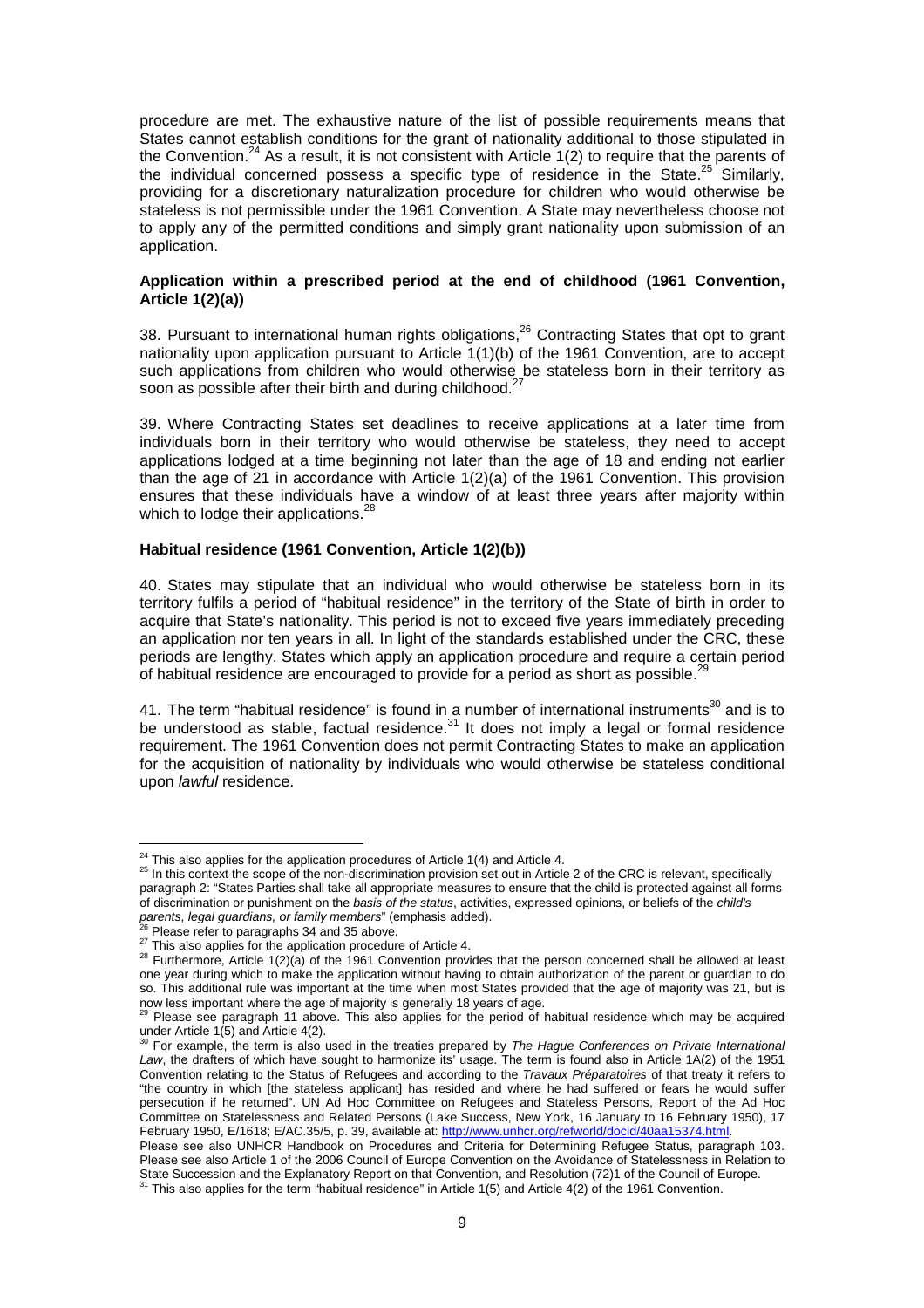42. It follows from the factual character of "habitual residence" that in cases where it is difficult to determine whether an individual is habitually resident in one or another State, for example due to a nomadic way of life, such persons are to be considered as habitual residents in both States.

43. States may establish objective criteria for individuals to prove habitual residence. Lists of types of permissible evidence, however, are never to be exhaustive.

#### **Criminal history (1961 Convention, Article 1(2)(c))**

44. As set out in Article  $1(2)(c)$ , the permissible condition that an individual who would otherwise be stateless has been neither convicted of an offence against national security nor sentenced to a term of imprisonment for five years or more on a criminal charge refers to the criminal history of the individual and not to acts by his or her parents.

45. Criminal consequences due to irregular presence on the territory of a State are never to be used to disqualify an individual who would otherwise be stateless from acquiring nationality under Article  $1(2)(c)$ .

46. Whether a crime can be qualified as an "offence against national security" needs to be judged against international standards and not solely on the basis of a characterization by the concerned State.<sup>33</sup> Similarly, criminalization of specific acts must be consistent with rights guaranteed by international human rights law (for example, freedom of expression, assembly and religion) and acts protected by such rights may not be considered "crimes" for the purposes of Article 1(2)(c).<sup>34</sup> Sentencing standards must also be consistent with international human rights law.

## **Has "always been stateless" (1961 Convention, Article 1(2)(d))**

47. The final permissible condition in Article 1(2) of the 1961 Convention for granting citizenship through an application procedure allows States to require that an applicant has "always been stateless" (i.e. since birth). If a State does not explicitly require that a person has always been stateless, then a person born in their territory has the right to acquire that State's nationality if, for example, he or she was born stateless, acquired a nationality but lost this nationality and is stateless at the time of the application.<sup>35</sup>

48. Where a Contracting State requires that an individual has "always been stateless" to acquire nationality pursuant to an application under Article 1(2)(d), there is a presumption that the applicant has always been stateless and the burden rests with the State to prove the contrary. An applicant's possession of evidently false or fraudulently obtained documents of another State does not negate the presumption that an individual has always been stateless.

## **IV. GRANT OF NATIONALITY TO INDIVIDUALS WHO WOULD OTHERWISE BE STATELESS BORN ABROAD TO NATIONALS OF CONTRACTING STATES (1961 CONVENTION, ARTICLES 1(4), 1(5) AND 4)**

49. Article 1 of the 1961 Convention places primary responsibility on Contracting States in whose territory children who would otherwise be stateless are born. The Convention also sets out two subsidiary rules.

 $32$  Please see also paragraphs 40-41 in relation to the fact that Article 1(2)(b) of the 1961 Convention only allows the State to require a period of *habitual* residence in the territory of the State of birth preceding the application and not a period of lawful residence. This obligation may not be circumvented by criminalising unlawful residence.

This also applies for the corresponding requirement in Article 4(2). This condition of possible exclusion is in most cases of little relevance, because pursuant to international human rights obligations, nationality is to be acquired at a very young age, generally before criminal responsibility is attributable. Please see paragraph 11 above.<br><sup>34</sup> Please see considerations of a similar nature in UN High Commissioner for Refugees, Background Note on the

Application of the Exclusion Clauses: Article 1F of the 1951 Convention relating to the Status of Refugees, 4

September 2003, available at: <u>http://www.unhcr.org/refworld/docid/3f5857d24.html</u>.<br><sup>35</sup> This also applies for the acquisition of the nationality of a parent under Article 1(5) and Article 4(2).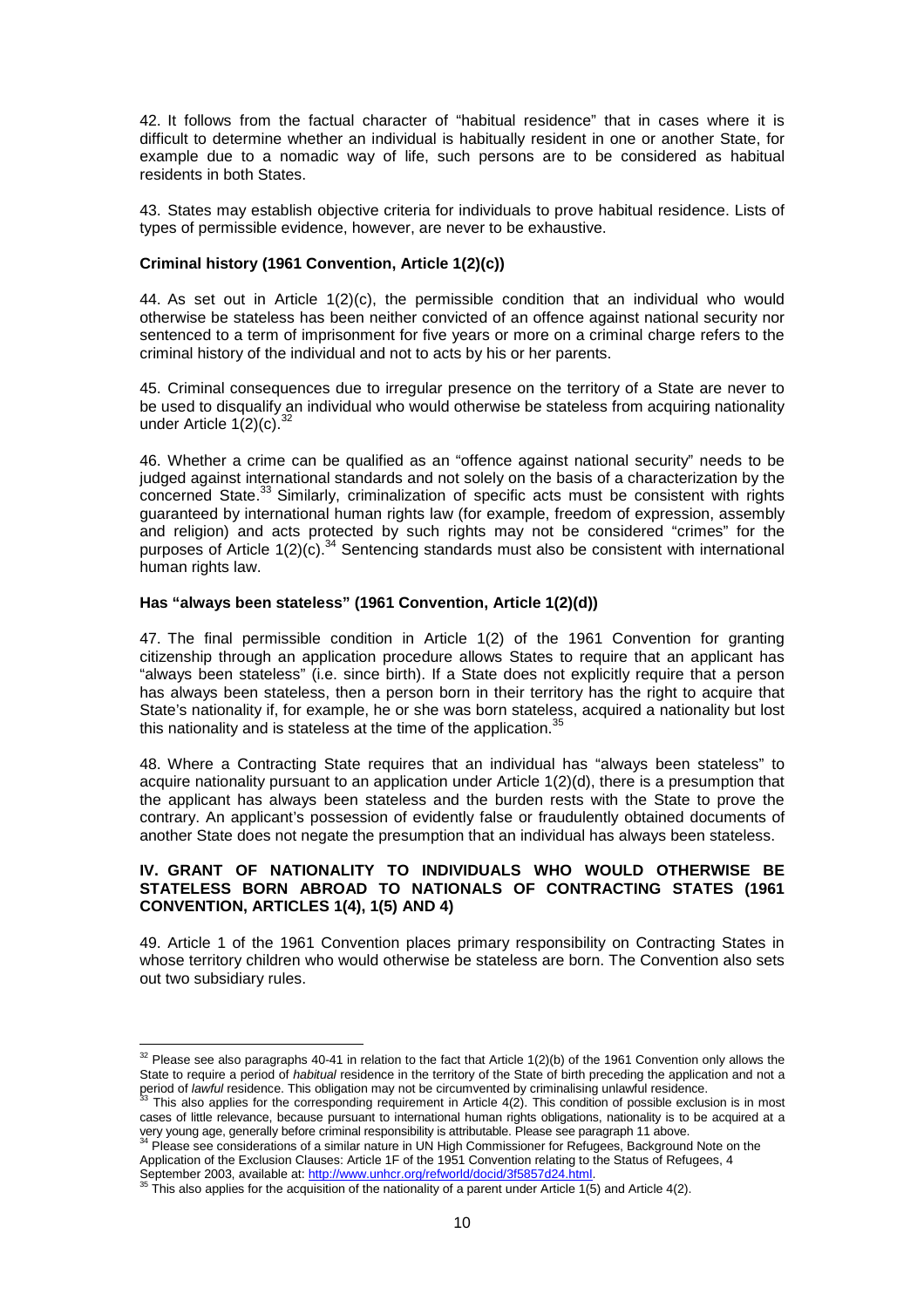#### **Children born in a Contracting State to parents who are parents of another Contracting State who miss the age limit to apply for nationality or cannot meet the habitual residence requirement in the State of birth**

50. The first subsidiary rule is found in Article 1(4) of the 1961 Convention and applies where a child who would otherwise be stateless is born in a Contracting State to parents of another Contracting State but does not acquire the nationality of the State of birth automatically and either misses the age limit to apply for nationality or cannot meet the habitual residence requirement in the State of birth. In such cases, responsibility falls to the Contracting State of the parents to grant its nationality to the child (or children) of its nationals. In these limited circumstances where Contracting States must grant nationality to children born abroad in another Contracting State to one of their nationals, States may require that an individual lodge an application and meet certain criteria set out in Article 1(5) of the 1961 Convention that are similar to those set out in Article  $1(2)$  of the 1961 Convention.<sup>3</sup>

#### **Children of a national of a Contracting State who would otherwise be stateless, born in a non-Contracting State**

51. The second subsidiary rule applies where children of a national of a Contracting State who would otherwise be stateless are born in a non-Contracting State. This rule is set out in Article 4 of the 1961 Convention and requires the Contracting State of the parents to grant its nationality to the child (or children) of its nationals born abroad. Article 4 gives Contracting States the option of either granting their nationality to children of their nationals born abroad automatically at birth or requiring an application subject to the exhaustive conditions listed in Article 4(2). These conditions are again similar to those set out in Article 1(2) of the 1961 Convention, with some distinctions.<sup>37</sup>

52. Like Article 1, Article 4 of the 1961 Convention must be read in light of developments in international human rights law, in particular the right of every child to acquire a nationality, as set out in Article 7 of the CRC and the principle of the best interests of the child contained in Article 3 of the same Convention. As a result, Contracting States to the 1961 Convention are required to provide for automatic acquisition of their nationality at birth by a child who would otherwise be stateless and is born abroad to a national or, for States which have an application procedure, to grant nationality shortly after birth.<sup>38</sup>

## **V. OTHER OBLIGATIONS IN ARTICLES 1 AND 4 OF THE 1961 CONVENTION**

## **a) Appropriate Information**

53. Contracting States that opt for an application procedure are obliged to provide detailed information to parents of children who would otherwise be stateless about the possibility of acquiring the nationality, how to apply and about the conditions which must to be fulfilled.

54. Information on how to apply needs to be provided to concerned individuals whose children born in the territory of a Contracting State would otherwise be stateless or of undetermined nationality. A general information campaign is not sufficient.

## **b) Fees**

Where Contracting States grant nationality to individuals who would otherwise be stateless upon application, they are encouraged to accept such applications free of charge.<sup>39</sup> Indirect costs, such as for authentication of documents, must not constitute an obstacle for individuals to make an application under Articles 1 and 4 of the 1961 Convention.

<sup>38</sup> Please see paragraph 11 above.

 $\overline{a}$  $36$  There are significant differences between paragraphs 2 and 5 of Article 1, however. Please see the comparative table regarding the grounds for rejection of an application in the Annex.

 $<sup>7</sup>$  Please see the comparative table regarding the grounds for rejection of an application in the Annex.</sup>

<sup>&</sup>lt;sup>39</sup> The exhaustive lists of requirements allowed by Article 1(2), Article 1(4) and (5) and Article 4(2) of the 1961 Convention do not mention the payment of a fee.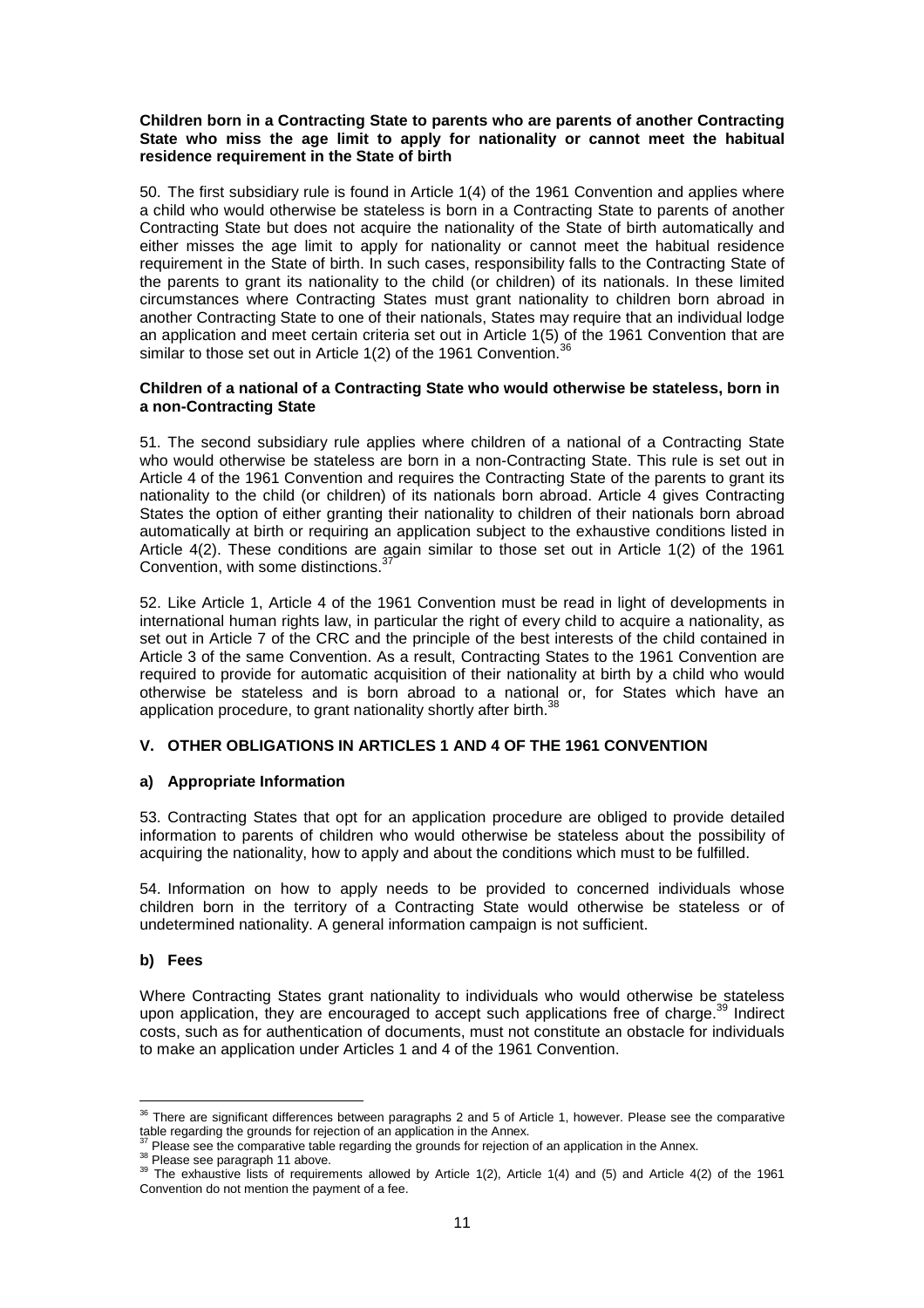### **c) Importance of Birth Registration**

55. In the legislation of most States, nationality is acquired at birth automatically by virtue of descent from a national or birth in the territory of the State. As a result, the rules set out in the 1961 Convention operate regardless of whether a child's birth is registered. Nonetheless, registration of the birth provides proof of descent and of place of birth and therefore underpins implementation of the 1961 Convention and related human rights norms. Article 7 of the CRC specifically requires the registration of the birth of all children and applies irrespective of the nationality, statelessness or residence status of the parents.

#### **d) Implementation of Treaty Obligations in National Law**

56. Contracting States are encouraged to formulate their nationality regulations in a way that makes clear the procedures by which they are implementing their obligations under Articles 1 to 4 of the 1961 Convention and incorporate all relevant due process guarantees. This also applies for countries in which, according to their Constitutions or legal systems, international treaties are directly applicable.

## **VI. FOUNDLINGS**

 $\overline{a}$ 

57. Article 2 of the 1961 Convention establishes that children found abandoned in the territory of a Contracting State (foundlings) acquire the nationality of that State. The Convention does not define an age at which a child may be considered a foundling. The words for 'foundling' used in each of the five authentic texts of the Convention (English, French, Spanish, Russian and Chinese) reveal some differences in the ordinary meaning of these terms, in particular with regard to the age of the children covered by this provision. State practice reveals a broad range of ages within which this provision is applied. Several Contracting States limit grant of nationality to foundlings who are very young (12 months or younger) while most Contracting States apply their rules in favour of children up to an older age, including in some cases up to the age of majority.

58. At a minimum, the safeguard for Contracting States to grant nationality to foundlings is to apply to all young children who are not yet able to communicate accurately information pertaining to the identity of their parents or their place of birth. This flows from the object and purpose of the 1961 Convention and also from the right of every child to acquire a nationality. A contrary interpretation would leave some children stateless.

59. If a State provides for an age limit for foundlings to acquire nationality, the age of the child at the date the child was found is decisive and not the date when the child came to the attention of the authorities.

60. Nationality acquired by foundlings pursuant to Article 2 of the 1961 Convention may only be lost if it is proven that the child concerned possesses another State's nationality.<sup>40</sup>

61. A child born in the territory of a Contracting State without having a parent, who is legally recognised as such (e.g. because the child is born out of wedlock and the woman who gave birth to the child is legally not recognized as the mother), is also to be treated as a foundling and immediately to acquire the nationality of the State of birth.<sup>4</sup>

 $40$  Please compare to Article 7(1)(f) of the European Convention on Nationality: if later the child's parents or the place of birth are discovered, and the child derives citizenship from (one of) these parents or acquired citizenship on account of his place of birth, the citizenship acquired pursuant to the foundling provision may be lost. However, according to Article 7(3) of the European Convention on Nationality, discovery of information on the parents may

never cause statelessness.<br><sup>41</sup> The same applies for legal systems which have retained requirements that mothers must recognise children born out of wedlock in order to establish a family relationship.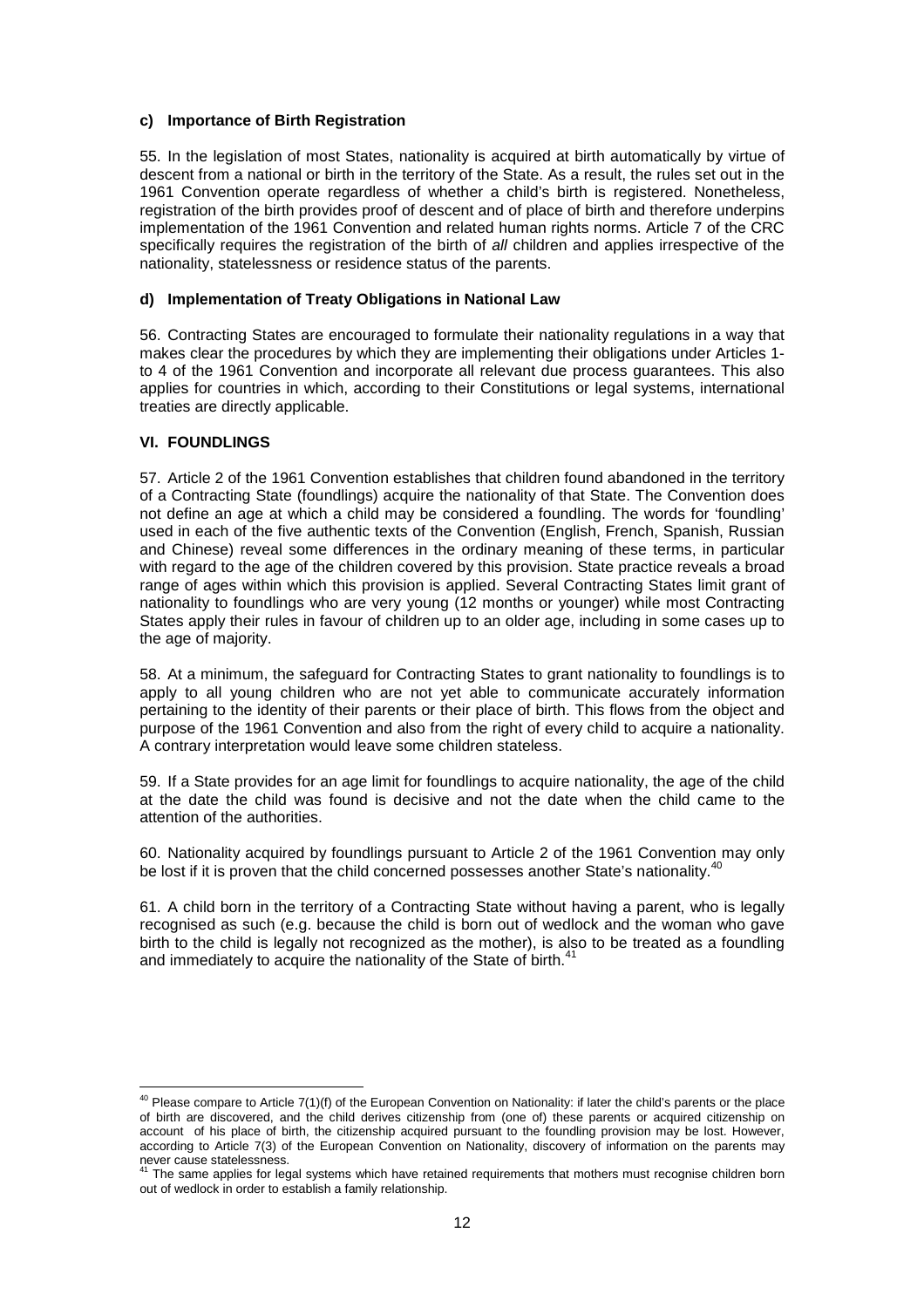## **VII. APPLICATION OF SAFEGUARDS TO CHILDREN BORN ON A SHIP OR IN AN AIRCRAFT**

62. Article 3 of the 1961 Convention serves to clarify the scope of application of provisions of the 1961 Convention, in particular with respect to Article 1, 2 and 4. It provides that children born on a ship or in an aircraft, respectively flagged or registered in a Contracting State, are deemed to have been born in the territory of that State. The extension of the territory of a Contracting State to children born on a "ship" as prescribed in Article 3 of the 1961 Convention is to be interpreted as referring to all vessels registered in that Contracting State irrespective of whether the ship involved is destined for transport on the high seas. Consequently, smaller ships which are in practice used for transport of persons from one State to another could also qualify as "ships" under this provision. "Ships" used on international lakes and rivers also qualify. However, an essential condition in all cases is that the "ship" is registered in a Contracting State.<sup>42</sup>

63. It follows from the ordinary meaning of the terms used in Article 3 that the extension of the territory of a Contracting State to ships flying the flag of that State and to aircraft registered in that State also applies when ships are within the territorial waters or a harbour of another State or to aircraft at an airport of another State.

### **VIII. TRANSITIONAL PROVISIONS**

 $\overline{a}$ 

64. Article 12 of the 1961 Convention provides that if a State opts to grant its nationality automatically to children born in its territory who would otherwise be stateless, this obligation only applies to children born in the territory of that State after the entry into force of the 1961 Convention for that State.

65. On the other hand, if a Contracting State opts to grant its nationality to individuals who would otherwise be stateless upon application in accordance with the provisions of Article 1(1) and 1(2), the rules also apply to children born before the entry into force for the State involved. This is also the case for the application procedures foreseen in Article 1(4) and (5), and in Article 4. This transitory rule is intended to avoid a situation in which States opt to impose conditions for acquisition of nationality by application under Articles 1 and 4, and thereby avoid any grant of nationality to individuals covered by those provisions until many years after they become bound by the treaty.<sup>43</sup> In those States, persons born before the entry into force therefore also enjoy the benefits of the Convention. Consequently, if a State acceded to the 1961 Convention on 1 January 2012 and opted for acquisition of nationality by operation of law under Articles 1 and 4, this rule would only apply to children born on or after the date the Convention entered into force with regard to that State. However, if the State opted for an application procedure, Article 12 would require allowing the receipt of applications by stateless persons born before the entry into force of the Convention with respect to that State.

66. States that opt for automatic acquisition are encouraged to provide for a transitory application procedure for stateless children born before the entry into force of the Convention.

 $42$  UN Convention on the Law of the Sea, Article 91 prescribes: "Every State shall fix the conditions for the grant of its nationality to ships, for the registration of ships in its territory, and for the right to fly its flag". This obligation affects ships on the high seas, but rules also exist in many States on the registration of ships which are destined for

transport on (international) rivers and lakes.<br><sup>43</sup> Please see *United Nations Conference on the Elimination or Reduction of Future Statelessness, Geneva, 1959* and New York, 1961. Summary Record of the 6th Meeting of Committee of the Whole, A/CONF.9/C.1/SR.6 (6-4- 1959), p. 7 and Summary Record of the 13th Meeting of Committee of the Whole, A/CONF.9/C.1/SR.13 (10-4-1959), p. 9.